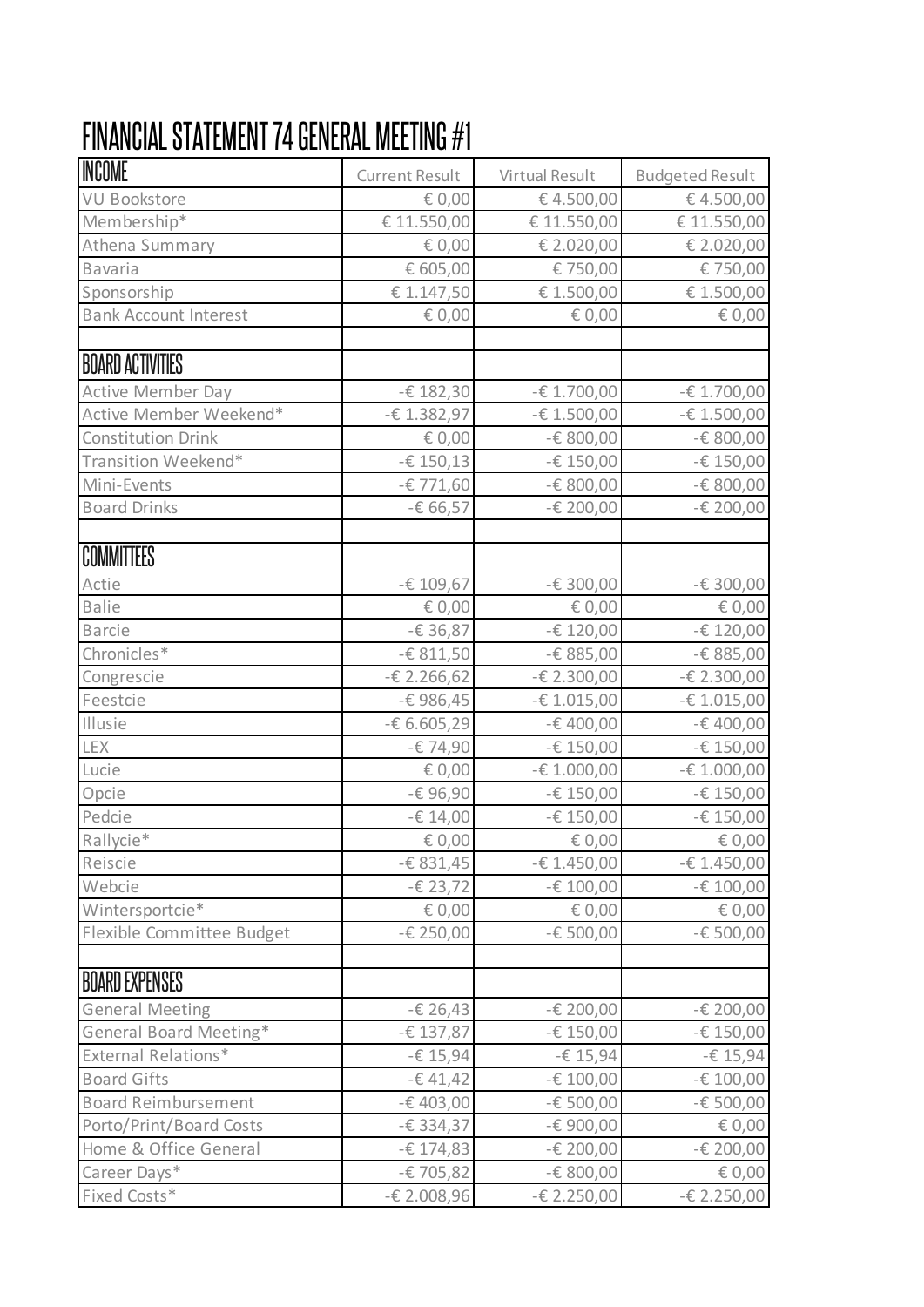| <b>INVESTMENTS</b>        |              |              |             |
|---------------------------|--------------|--------------|-------------|
| Transaction Costs*        | $-£$ 143,84  | -€ 250,00    | -€ 250,00   |
| Promotion*                | -€ 185,36    | -€ 250,00    | -€ 250,00   |
| VSPVU-room                | $-£$ 184,71  | -€ 200,00    | -€ 200,00   |
| Website*                  | € 0,00       | € 0,00       | € 0,00      |
| Merchandise               | -€ 882,30    | -€ 200,00    | -€ 200,00   |
| Misc. Investment          | $-667,74$    | -€ 200,00    | -€ 200,00   |
| Member Initiative Budget  | $-650,39$    | $-E 100,00$  | $-E 100,00$ |
|                           |              |              |             |
| ACTIIVE MEMBER REWARDS    |              |              |             |
| GBM-outing                | € 0,00       | -€ 100,00    | -€ 100,00   |
| Battle Of The Committees* | -€ 50,00     | $-650,00$    | -€ 50,00    |
| Committee Ten*            | -€ 777,66    | -€ 777,66    | -€ 777,66   |
| Active Member Clothing*   | -€489,26     | -€450,00     | -€450,00    |
| Commitment Committee*     | -€ 86,99     | -€ 90,00     | -€ 90,00    |
| Member Wellbeing*         | $-663,73$    | -€ 87,50     | -€ 87,50    |
| TOTAL                     |              |              |             |
| Subtotal                  | $-68.189,06$ | $-61.221,10$ | €478,90     |
| Unforseen Expenses        | $-6206,23$   | $-6384,15$   | $-6473,63$  |
| TOTAL                     | $-68.395.29$ | $-£1.605.25$ | £5,27       |

Calculation Unforseen Expenses  $\epsilon$  206,23  $\epsilon$  384,15  $\epsilon$  473,63